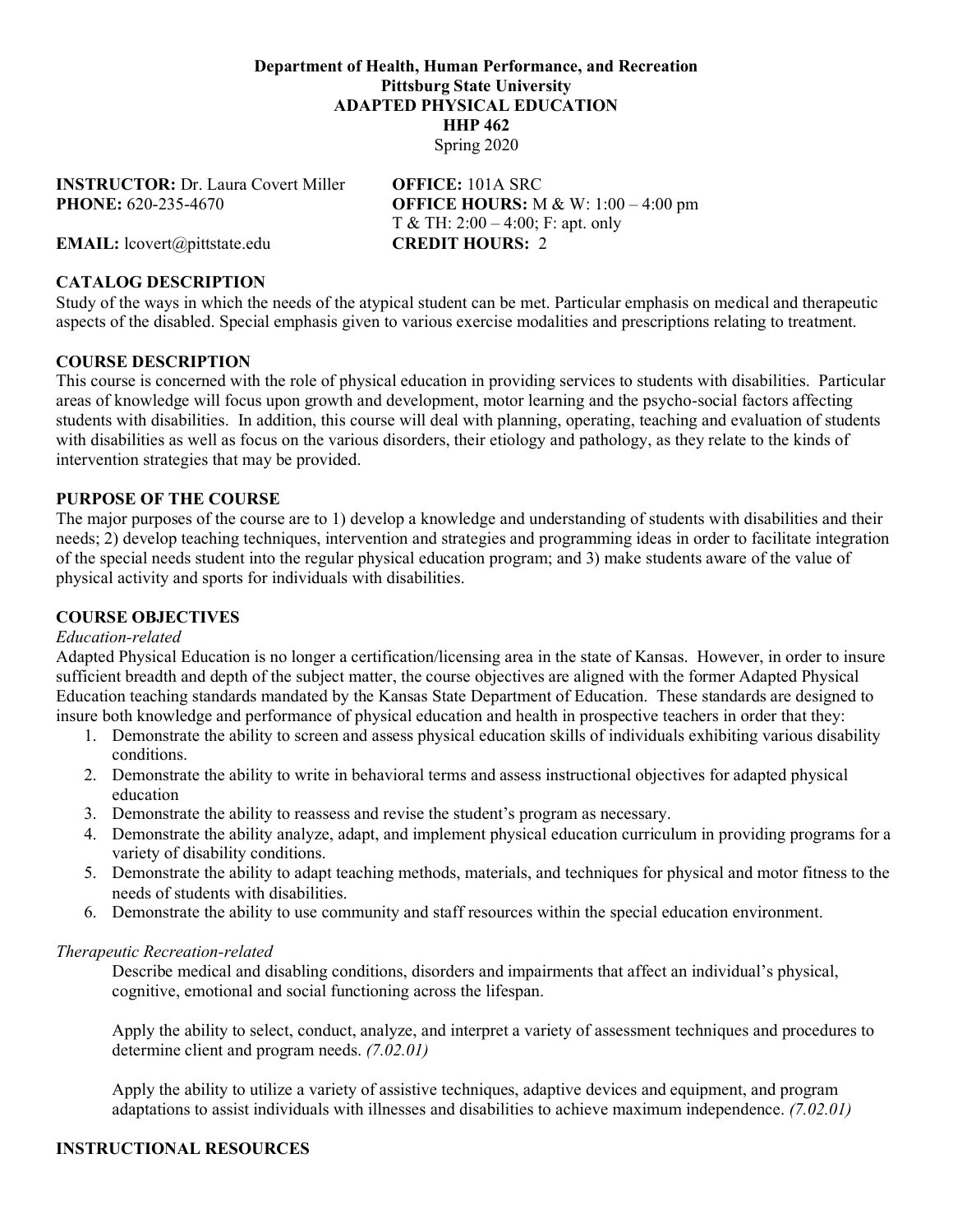The text for this course will be: Winnick, Joseph, P. (2017). Adapted Physical Education and Sport (6<sup>th</sup> ed.). Champaign, IL: Human Kinetics. ISBN:978-1-4925-1153-3

Additional resources used: Porter, H., Burlingame, C. (2006). Recreational Therapy Handbook of Practice,; Idyll Arbor INC.; ISBN: 13-9781-882883-53-8

Selected articles and websites to be provided by the instructor.

## **COURSE DELIVERY METHOD**

This course is face to face and will be as interactive and hands on as possible. This class will be a combination of the textbook, additional literature, and application of presented material.

*Instructor Teaching Philosophy: Learning through doing*

## **COURSE REQUIREMENTS**

*1. Individualized Education Plan*: Each student is to create an IEP for a case study presented in class. The requirements of an IEP will be discussed in class. Refer to the Rubric and IEP assignment/file posted on Canvas for in-depth details. Due Feb. 26<sup>th</sup>. Project is worth up to 30 points. *(7.02.01)* 

*2. Special Olympic Unified Fitness Program:* APE class is partnering with Special Olympics to do an eight-week unified fitness program starting Wednesday March 11<sup>th</sup> during class time. Students will be responsible for being a unified partner with a Special Olympics athlete during the unified fitness program. Students will also be responsible for designing and leading workouts and a health education lesson to complete during the unified fitness program. Students will be placed into peer groups of three to four students for the workout design and health education portion of the program. Students will be given time in class to design the workouts and health education in order to prepare for their program day. Each group will lead one time during the semester. Dates of leading will be determined in class. **Each student is responsible for submitting the designed workout and health education the Friday prior to their designated leading date.** Students will be responsible for responding to a weekly reflection after each Wednesday meeting. Students who miss a unified fitness day will not be able to make up points unless there are circumstances discussed with the professor prior to missing. Refer to rubric on Canvas for specific grading criteria. **Each SO day is worth up to 5 points. Designing and leading the workout and health education lesson are 10 points each. Total points for project equal 60 points**. *Students will be asked to volunteer to help with fitness assessments on Tuesday March 3rd from 9:30 am – 11:00 am.*

*5. Tests:* There will be one test given during the semester, a final exam. Test questions will come from the textbook, class discussions, assignments, guest speakers, activities, and quizzes. **The test is worth 50 points**. **The test will be completed via Canvas at the AXE library the day of the final.**

**Class Attendance and Participation.** Attendance is taken for each class. If you are sick do not come to class, a doctor's note is required for the absence to be excused. If you will be gone for a school related function, a note from the teacher/sponsor/coach is required prior to the event. If there are other situations that arise which cause absences, please discuss this with Dr. Covert Miller. **If your grade is borderline at the end of the semester, grades will be determined by attendance and class participation.**

*Other various assignments*: These will include video observations, applications of textbook chapters and possibly observation hours.

*Expectations of students: Students need to come to class on time, actively engage in class discussion, contribute to class projects, ask questions when needed, submit assignments on time, respect peers and professor and actively contribute to group projects.*

*Cell phone policy: If causing disruption to learning community, cell phones will be asked to be put away*

**EVALUATION PROCEDURES & ASSIGNMENTS**

 $A = 90\% - 100\%$  IEP = 30 pts  $B = 80\% - 89\%$  APE Lesson Plan = 20 pts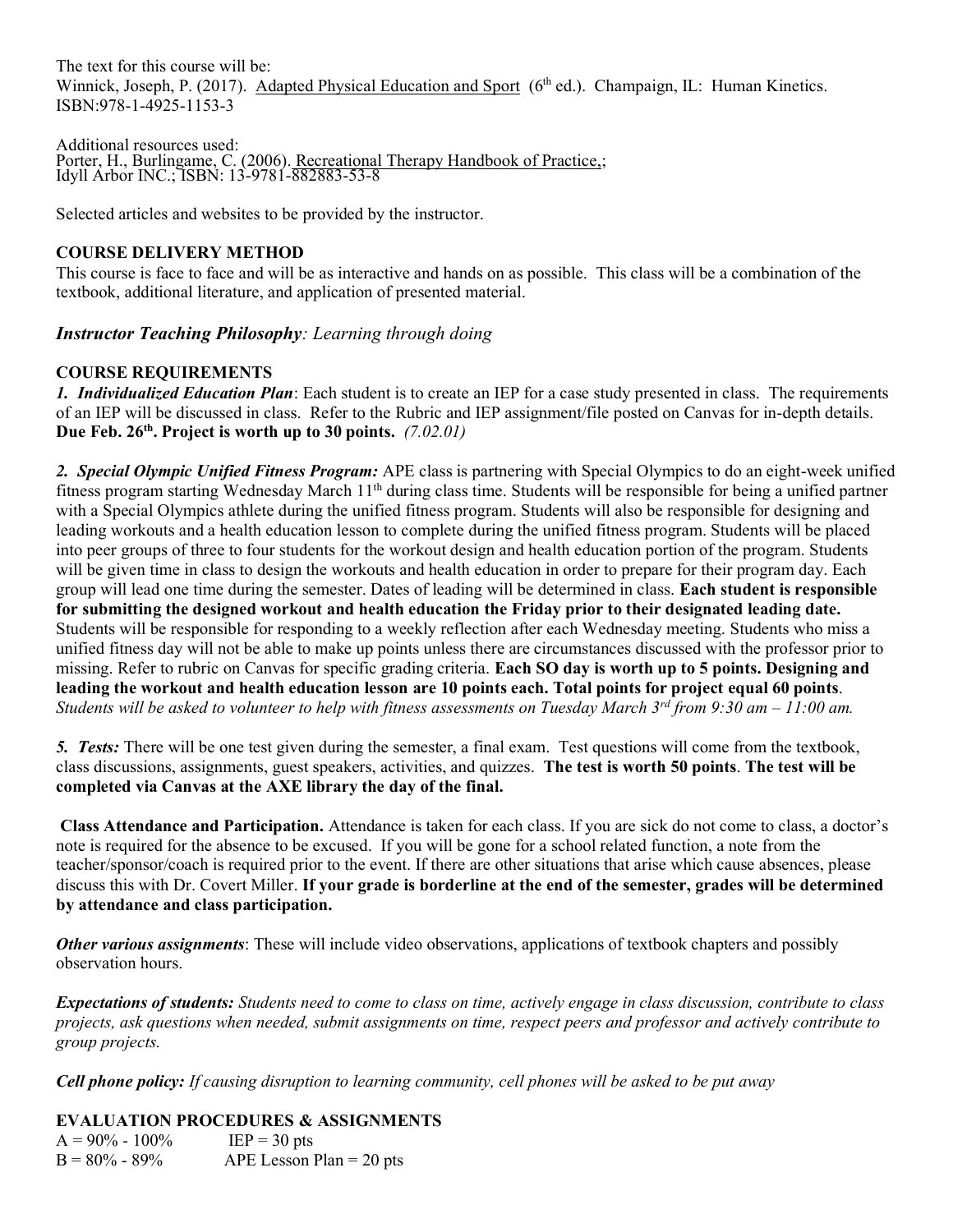| $C = 70\% 79\%$   | Class Attendance $=$ 50 pts            |
|-------------------|----------------------------------------|
| $D = 60\% - 69\%$ | Mid-term $&$ Final = 50 pts. EACH      |
|                   | In-class assignments = up to 25 pts.   |
|                   | Quizzes = up to 25 pts. total          |
|                   | SO Unified Fitness Program $=$ 50 pts. |
|                   |                                        |

# **Syllabus supplement and academic dishonesty policy can be found at:**

[https://www.pittstate.edu/registrar/\\_files/documents/syllabus-supplement-spring-2020-updated-10-7-19.pdf](https://www.pittstate.edu/registrar/_files/documents/syllabus-supplement-spring-2020-updated-10-7-19.pdf)

## **IMPORTANT DATES**

| 4/13 Final day to drop a course unless withdrawing from all classes |
|---------------------------------------------------------------------|
|                                                                     |
|                                                                     |
|                                                                     |
|                                                                     |